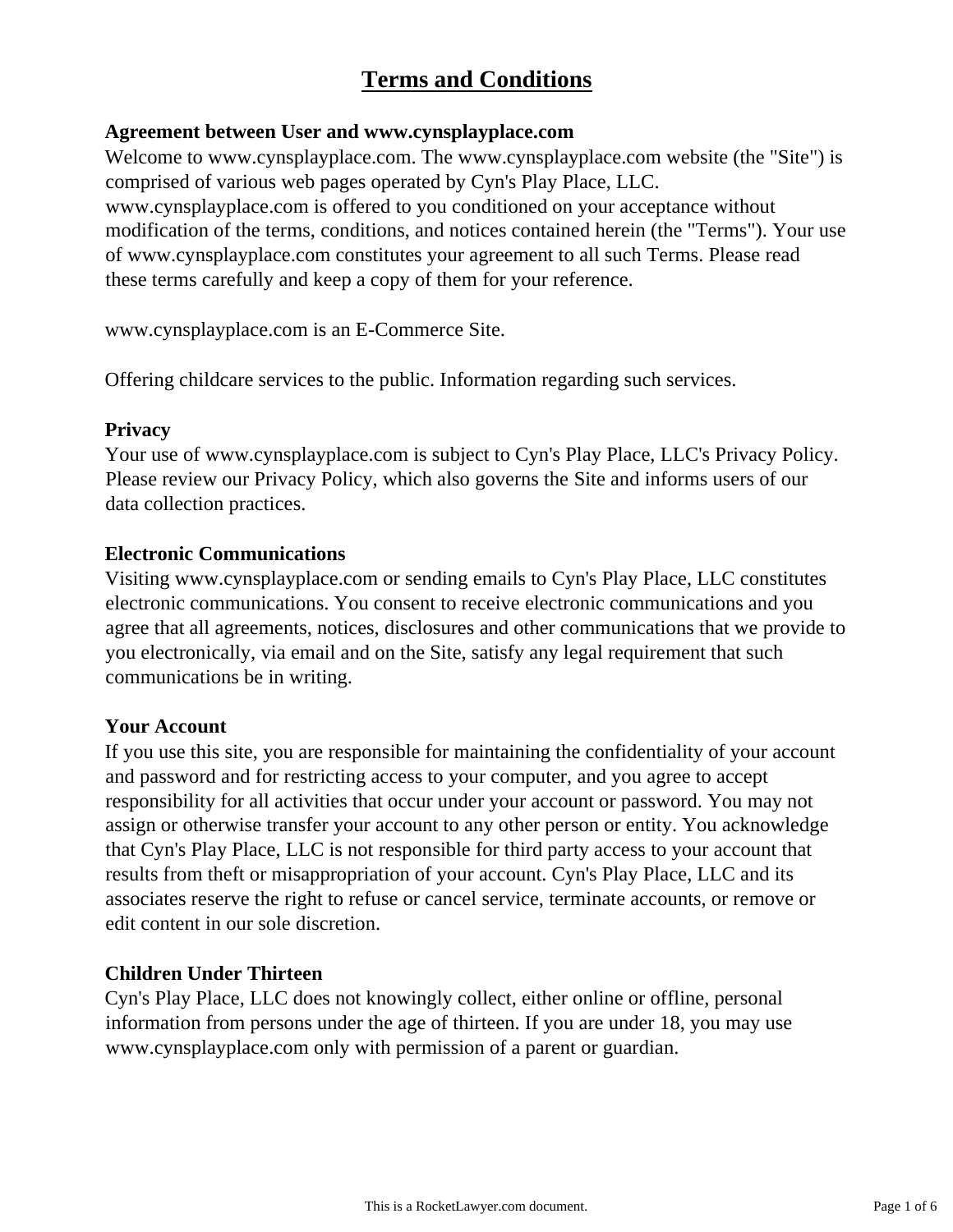## **Links to Third Party Sites/Third Party Services**

www.cynsplayplace.com may contain links to other websites ("Linked Sites"). The Linked Sites are not under the control of Cyn's Play Place, LLC and Cyn's Play Place, LLC is not responsible for the contents of any Linked Site, including without limitation any link contained in a Linked Site, or any changes or updates to a Linked Site. Cyn's Play Place, LLC is providing these links to you only as a convenience, and the inclusion of any link does not imply endorsement by Cyn's Play Place, LLC of the site or any association with its operators.

Certain services made available via www.cynsplayplace.com are delivered by third party sites and organizations. By using any product, service or functionality originating from the www.cynsplayplace.com domain, you hereby acknowledge and consent that Cyn's Play Place, LLC may share such information and data with any third party with whom Cyn's Play Place, LLC has a contractual relationship to provide the requested product, service or functionality on behalf of www.cynsplayplace.com users and customers.

### **No Unlawful or Prohibited Use/Intellectual Property**

You are granted a non-exclusive, non-transferable, revocable license to access and use www.cynsplayplace.com strictly in accordance with these terms of use. As a condition of your use of the Site, you warrant to Cyn's Play Place, LLC that you will not use the Site for any purpose that is unlawful or prohibited by these Terms. You may not use the Site in any manner which could damage, disable, overburden, or impair the Site or interfere with any other party's use and enjoyment of the Site. You may not obtain or attempt to obtain any materials or information through any means not intentionally made available or provided for through the Site.

All content included as part of the Service, such as text, graphics, logos, images, as well as the compilation thereof, and any software used on the Site, is the property of Cyn's Play Place, LLC or its suppliers and protected by copyright and other laws that protect intellectual property and proprietary rights. You agree to observe and abide by all copyright and other proprietary notices, legends or other restrictions contained in any such content and will not make any changes thereto.

You will not modify, publish, transmit, reverse engineer, participate in the transfer or sale, create derivative works, or in any way exploit any of the content, in whole or in part, found on the Site. Cyn's Play Place, LLC content is not for resale. Your use of the Site does not entitle you to make any unauthorized use of any protected content, and in particular you will not delete or alter any proprietary rights or attribution notices in any content. You will use protected content solely for your personal use, and will make no other use of the content without the express written permission of Cyn's Play Place, LLC and the copyright owner. You agree that you do not acquire any ownership rights in any protected content. We do not grant you any licenses, express or implied, to the intellectual property of Cyn's Play Place, LLC or our licensors except as expressly authorized by these Terms.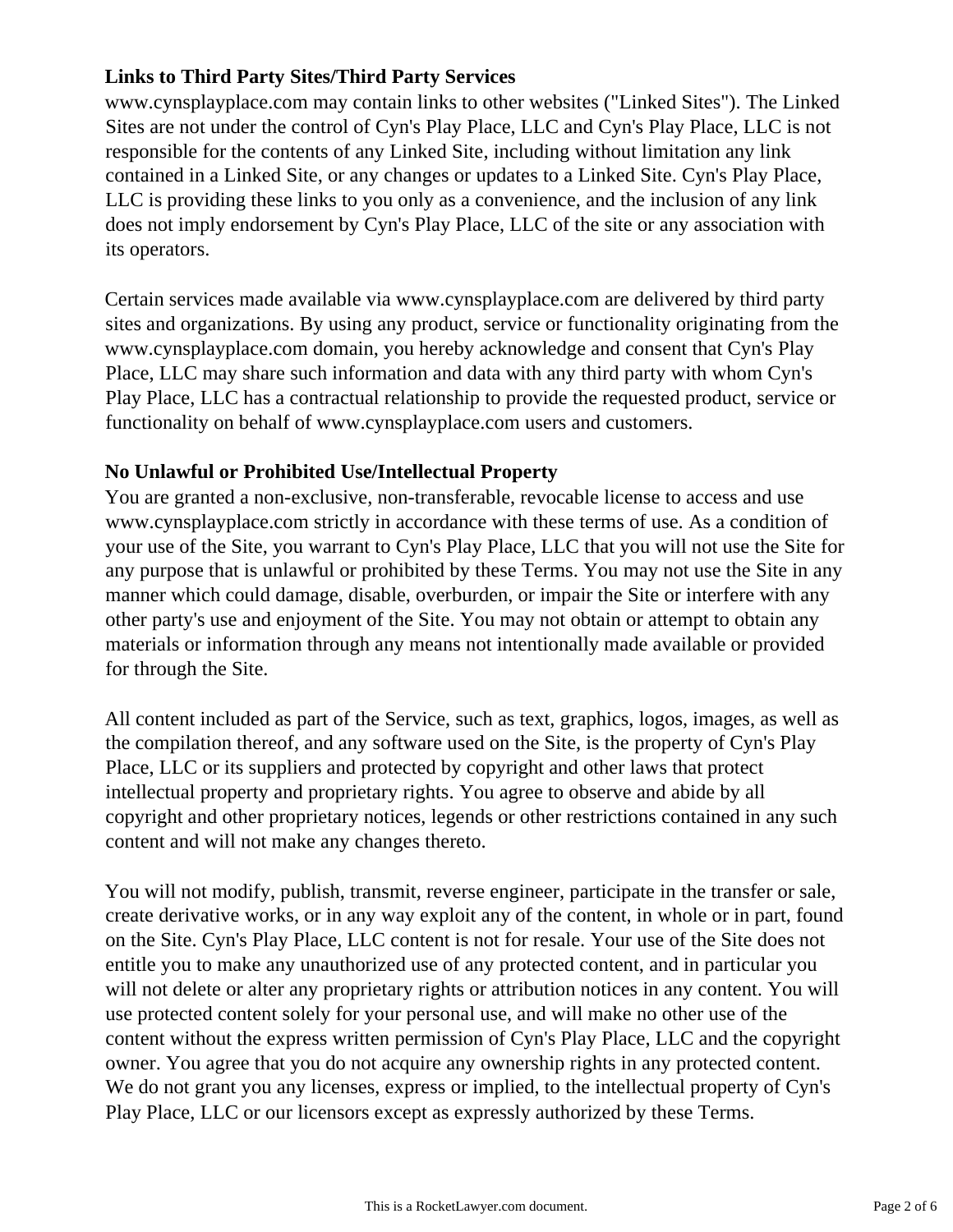### **Third Party Accounts**

You will be able to connect your Cyn's Play Place, LLC account to third party accounts. By connecting your Cyn's Play Place, LLC account to your third party account, you acknowledge and agree that you are consenting to the continuous release of information about you to others (in accordance with your privacy settings on those third party sites). If you do not want information about you to be shared in this manner, do not use this feature.

#### **International Users**

The Service is controlled, operated and administered by Cyn's Play Place, LLC from our offices within the USA. If you access the Service from a location outside the USA, you are responsible for compliance with all local laws. You agree that you will not use the Cyn's Play Place, LLC Content accessed through www.cynsplayplace.com in any country or in any manner prohibited by any applicable laws, restrictions or regulations.

#### **Indemnification**

You agree to indemnify, defend and hold harmless Cyn's Play Place, LLC, its officers, directors, employees, agents and third parties, for any losses, costs, liabilities and expenses (including reasonable attorney's fees) relating to or arising out of your use of or inability to use the Site or services, any user postings made by you, your violation of any terms of this Agreement or your violation of any rights of a third party, or your violation of any applicable laws, rules or regulations. Cyn's Play Place, LLC reserves the right, at its own cost, to assume the exclusive defense and control of any matter otherwise subject to indemnification by you, in which event you will fully cooperate with Cyn's Play Place, LLC in asserting any available defenses.

### **Arbitration**

In the event the parties are not able to resolve any dispute between them arising out of or concerning these Terms and Conditions, or any provisions hereof, whether in contract, tort, or otherwise at law or in equity for damages or any other relief, then such dispute shall be resolved only by final and binding arbitration pursuant to the Federal Arbitration Act, conducted by a single neutral arbitrator and administered by the American Arbitration Association, or a similar arbitration service selected by the parties, in a location mutually agreed upon by the parties. The arbitrator's award shall be final, and judgment may be entered upon it in any court having jurisdiction. In the event that any legal or equitable action, proceeding or arbitration arises out of or concerns these Terms and Conditions, the prevailing party shall be entitled to recover its costs and reasonable attorney's fees. The parties agree to arbitrate all disputes and claims in regards to these Terms and Conditions or any disputes arising as a result of these Terms and Conditions, whether directly or indirectly, including Tort claims that are a result of these Terms and Conditions. The parties agree that the Federal Arbitration Act governs the interpretation and enforcement of this provision. The entire dispute, including the scope and enforceability of this arbitration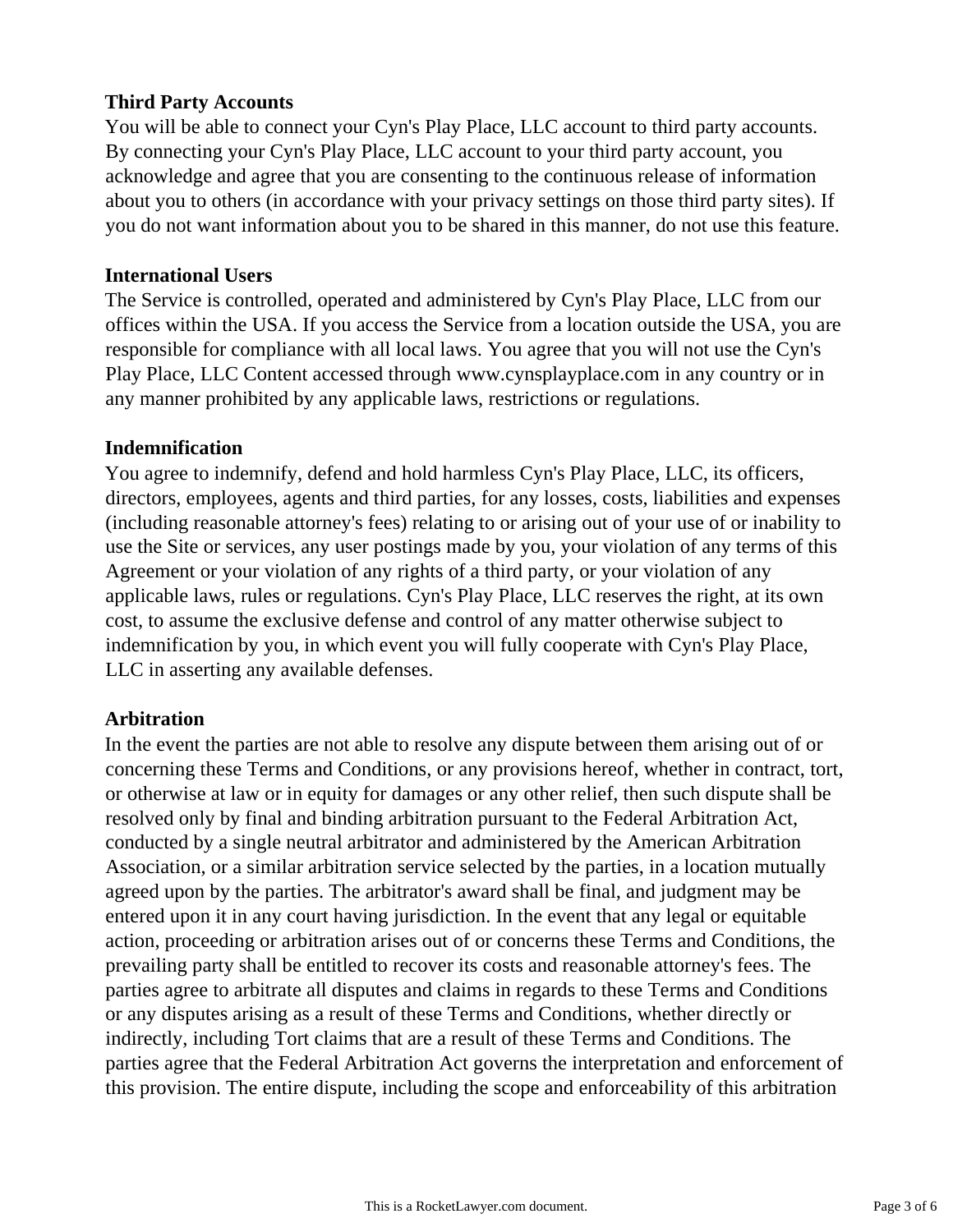provision shall be determined by the Arbitrator. This arbitration provision shall survive the termination of these Terms and Conditions.

# **Class Action Waiver**

Any arbitration under these Terms and Conditions will take place on an individual basis; class arbitrations and class/representative/collective actions are not permitted. THE PARTIES AGREE

THAT A PARTY MAY BRING CLAIMS AGAINST THE OTHER ONLY IN EACH'S INDIVIDUAL CAPACITY, AND NOT AS A PLAINTIFF OR CLASS MEMBER IN ANY

PUTATIVE CLASS, COLLECTIVE AND/ OR REPRESENTATIVE PROCEEDING, SUCH AS IN THE FORM OF A PRIVATE ATTORNEY GENERAL ACTION AGAINST THE

OTHER. Further, unless both you and Cyn's Play Place, LLC agree otherwise, the arbitrator may not consolidate more than one person's claims, and may not otherwise preside over any form of a representative or class proceeding.

# **Liability Disclaimer**

THE INFORMATION, SOFTWARE, PRODUCTS, AND SERVICES INCLUDED IN OR

AVAILABLE THROUGH THE SITE MAY INCLUDE INACCURACIES OR TYPOGRAPHICAL ERRORS. CHANGES ARE PERIODICALLY ADDED TO THE INFORMATION HEREIN. CYN'S PLAY PLACE, LLC AND/OR ITS SUPPLIERS MAY MAKE IMPROVEMENTS AND/OR CHANGES IN THE SITE AT ANY TIME.

# CYN'S PLAY PLACE, LLC AND/OR ITS SUPPLIERS MAKE NO REPRESENTATIONS

ABOUT THE SUITABILITY, RELIABILITY, AVAILABILITY, TIMELINESS, AND ACCURACY OF THE INFORMATION, SOFTWARE, PRODUCTS, SERVICES AND RELATED GRAPHICS CONTAINED ON THE SITE FOR ANY PURPOSE. TO THE MAXIMUM EXTENT PERMITTED BY APPLICABLE LAW, ALL SUCH INFORMATION, SOFTWARE, PRODUCTS, SERVICES AND RELATED GRAPHICS ARE PROVIDED "AS IS" WITHOUT WARRANTY OR CONDITION OF ANY KIND. CYN'S PLAY PLACE, LLC AND/OR ITS SUPPLIERS HEREBY DISCLAIM ALL WARRANTIES AND CONDITIONS WITH REGARD TO THIS INFORMATION, SOFTWARE, PRODUCTS, SERVICES AND RELATED GRAPHICS, INCLUDING ALL IMPLIED WARRANTIES OR CONDITIONS OF MERCHANTABILITY, FITNESS FOR A PARTICULAR PURPOSE, TITLE AND NON-INFRINGEMENT.

TO THE MAXIMUM EXTENT PERMITTED BY APPLICABLE LAW, IN NO EVENT SHALL CYN'S PLAY PLACE, LLC AND/OR ITS SUPPLIERS BE LIABLE FOR ANY DIRECT, INDIRECT, PUNITIVE, INCIDENTAL, SPECIAL, CONSEQUENTIAL DAMAGES OR ANY DAMAGES WHATSOEVER INCLUDING, WITHOUT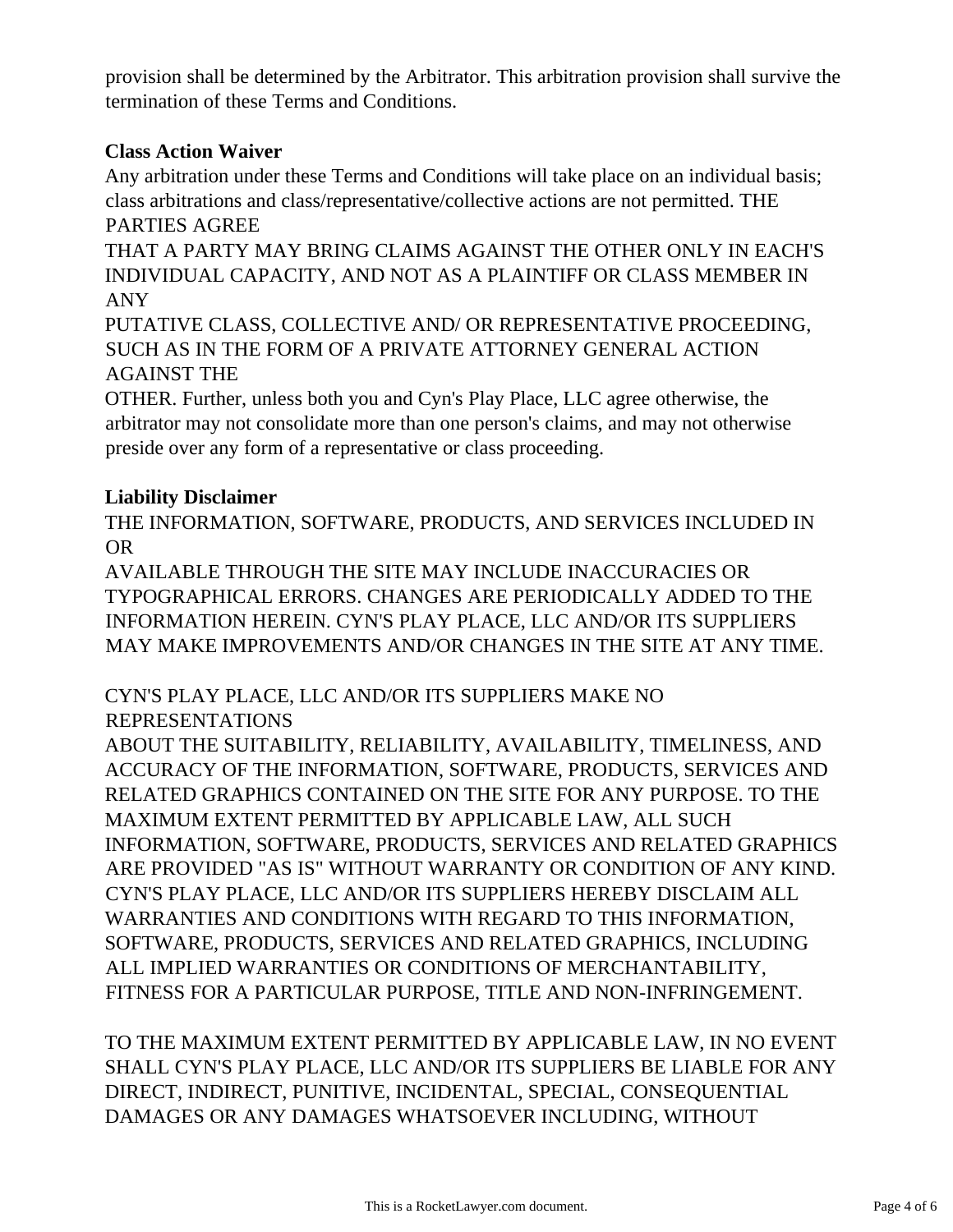LIMITATION, DAMAGES FOR LOSS OF USE, DATA OR PROFITS, ARISING OUT OF

OR IN ANY WAY CONNECTED WITH THE USE OR PERFORMANCE OF THE SITE,

WITH THE DELAY OR INABILITY TO USE THE SITE OR RELATED SERVICES, **THE** 

PROVISION OF OR FAILURE TO PROVIDE SERVICES, OR FOR ANY INFORMATION, SOFTWARE, PRODUCTS, SERVICES AND RELATED GRAPHICS OBTAINED THROUGH THE SITE, OR OTHERWISE ARISING OUT OF THE USE OF

THE SITE, WHETHER BASED ON CONTRACT, TORT, NEGLIGENCE, STRICT LIABILITY OR OTHERWISE, EVEN IF CYN'S PLAY PLACE, LLC OR ANY OF ITS SUPPLIERS HAS BEEN ADVISED OF THE POSSIBILITY OF DAMAGES. **BECAUSE** 

SOME STATES/JURISDICTIONS DO NOT ALLOW THE EXCLUSION OR LIMITATION OF LIABILITY FOR CONSEQUENTIAL OR INCIDENTAL DAMAGES,

THE ABOVE LIMITATION MAY NOT APPLY TO YOU. IF YOU ARE DISSATISFIED WITH ANY PORTION OF THE SITE, OR WITH ANY OF THESE TERMS OF USE, YOUR SOLE AND EXCLUSIVE REMEDY IS TO DISCONTINUE USING THE SITE.

# **Termination/Access Restriction**

Cyn's Play Place, LLC reserves the right, in its sole discretion, to terminate your access to the Site and the related services or any portion thereof at any time, without notice. To the maximum extent permitted by law, this agreement is governed by the laws of the State of Georgia and you hereby consent to the exclusive jurisdiction and venue of courts in Georgia in all disputes arising out of or relating to the use of the Site. Use of the Site is unauthorized in any jurisdiction that does not give effect to all provisions of these Terms, including, without limitation, this section.

You agree that no joint venture, partnership, employment, or agency relationship exists between you and Cyn's Play Place, LLC as a result of this agreement or use of the Site. Cyn's Play Place, LLC's performance of this agreement is subject to existing laws and legal process, and nothing contained in this agreement is in derogation of Cyn's Play Place, LLC's right to comply with governmental, court and law enforcement requests or requirements relating to your use of the Site or information provided to or gathered by Cyn's Play Place, LLC with respect to such use. If any part of this agreement is determined to be invalid or unenforceable pursuant to applicable law including, but not limited to, the warranty disclaimers and liability limitations set forth above, then the invalid or unenforceable provision will be deemed superseded by a valid, enforceable provision that most closely matches the intent of the original provision and the remainder of the agreement shall continue in effect.